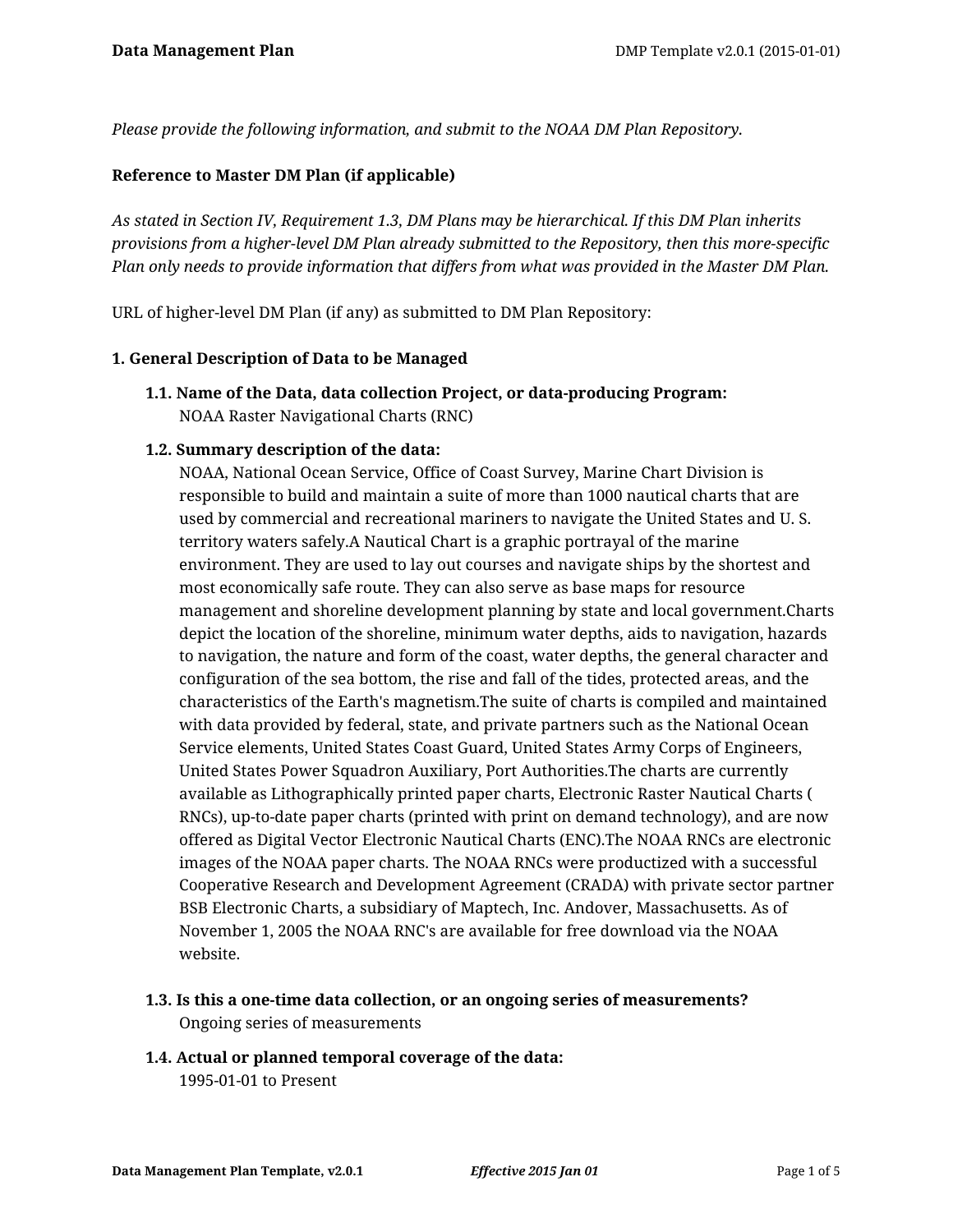### **1.5. Actual or planned geographic coverage of the data:**

W: -180, E: 180, N: 81.9, S: 14.4

### **1.6. Type(s) of data:**

*(e.g., digital numeric data, imagery, photographs, video, audio, database, tabular data, etc.)* map

### **1.7. Data collection method(s):**

*(e.g., satellite, airplane, unmanned aerial system, radar, weather station, moored buoy, research vessel, autonomous underwater vehicle, animal tagging, manual surveys, enforcement activities, numerical model, etc.)*

### **1.8. If data are from a NOAA Observing System of Record, indicate name of system:**

**1.8.1. If data are from another observing system, please specify:**

#### **2. Point of Contact for this Data Management Plan (author or maintainer)**

**2.1. Name:**

Patrick Keown

**2.2. Title:** Metadata Contact

### **2.3. Affiliation or facility:**

- **2.4. E-mail address:** patrick.keown@noaa.gov
- **2.5. Phone number:**

240-533-0031

### **3. Responsible Party for Data Management**

*Program Managers, or their designee, shall be responsible for assuring the proper management of the data produced by their Program. Please indicate the responsible party below.*

# **3.1. Name:**

Mike Brown

**3.2. Title:** Data Steward

#### **4. Resources**

*Programs must identify resources within their own budget for managing the data they produce.*

### **4.1. Have resources for management of these data been identified?**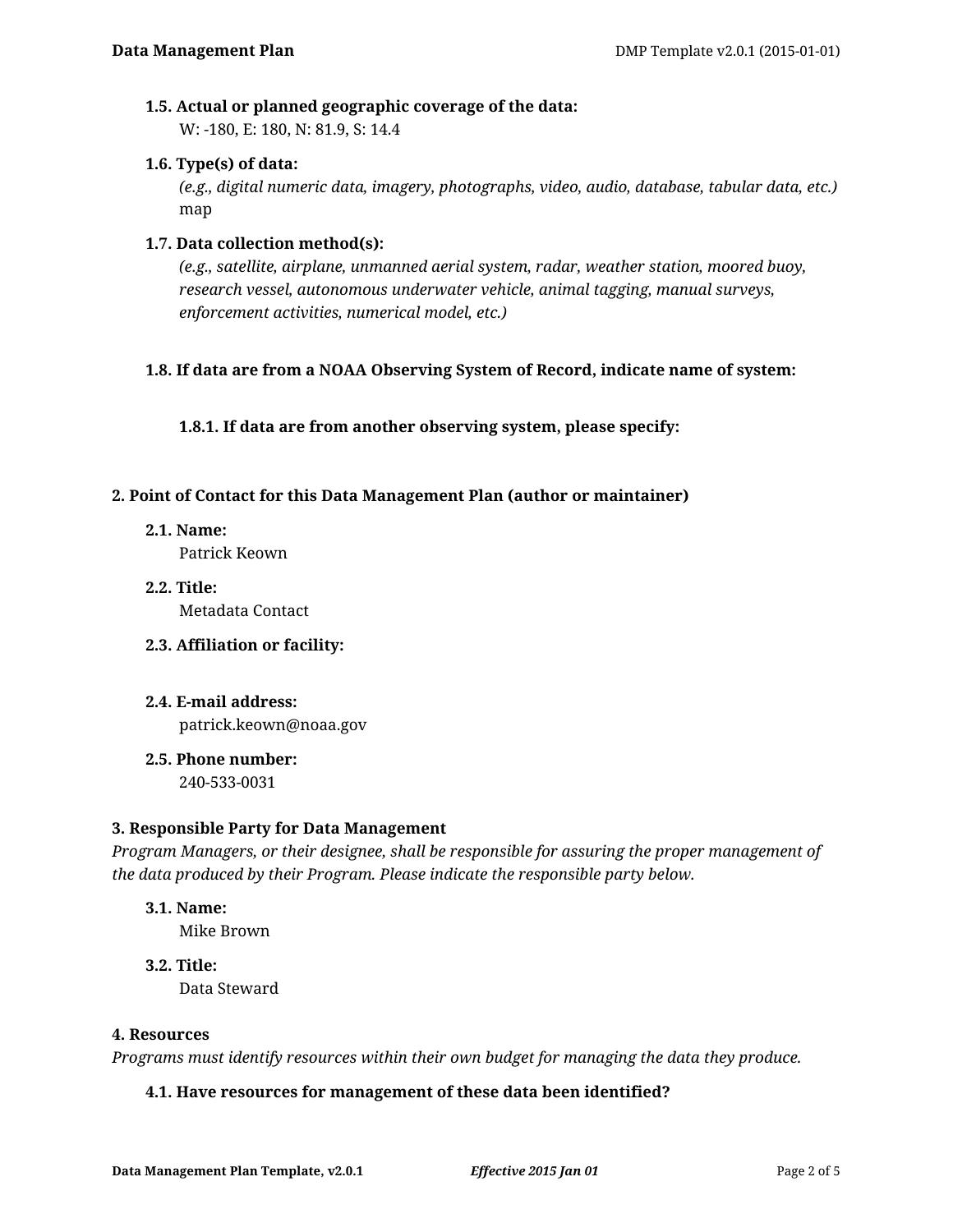# **4.2. Approximate percentage of the budget for these data devoted to data management ( specify percentage or "unknown"):**

### **5. Data Lineage and Quality**

*NOAA has issued Information Quality Guidelines for ensuring and maximizing the quality, objectivity, utility, and integrity of information which it disseminates.*

# **5.1. Processing workflow of the data from collection or acquisition to making it publicly accessible**

*(describe or provide URL of description):*

Process Steps:

- The charts are cartographic products derived as specified in the NOAA Nautical Chart Manual. The suite of charts is compiled and maintained with data provided by federal, state, and private partners such as National Ocean Service elements, United States Coast Guard, United States Army Corps of Engineers, United States Power Squadron Auxiliary, and Port Authorities. These data are constantly being collected and the charts are updated through these sources. The Marine Chart Division evaluates source data, catalogues source data, extracts quality data which are navigationally significant to be applied to the charts. Charts are available in multiple mediums, lithographically printed charts, Raster charts on CDs with weekly updates for navigationally critical information, POD charts that are updated for navigationally critical information on a weekly basis.

**5.1.1. If data at different stages of the workflow, or products derived from these data, are subject to a separate data management plan, provide reference to other plan:**

**5.2. Quality control procedures employed (describe or provide URL of description):**

### **6. Data Documentation**

*The EDMC Data Documentation Procedural Directive requires that NOAA data be well documented, specifies the use of ISO 19115 and related standards for documentation of new data, and provides links to resources and tools for metadata creation and validation.*

#### **6.1. Does metadata comply with EDMC Data Documentation directive?** No

- **6.1.1. If metadata are non-existent or non-compliant, please explain:** Missing/invalid information:
	- 1.7. Data collection method(s)
	- 4.1. Have resources for management of these data been identified?
	- 4.2. Approximate percentage of the budget for these data devoted to data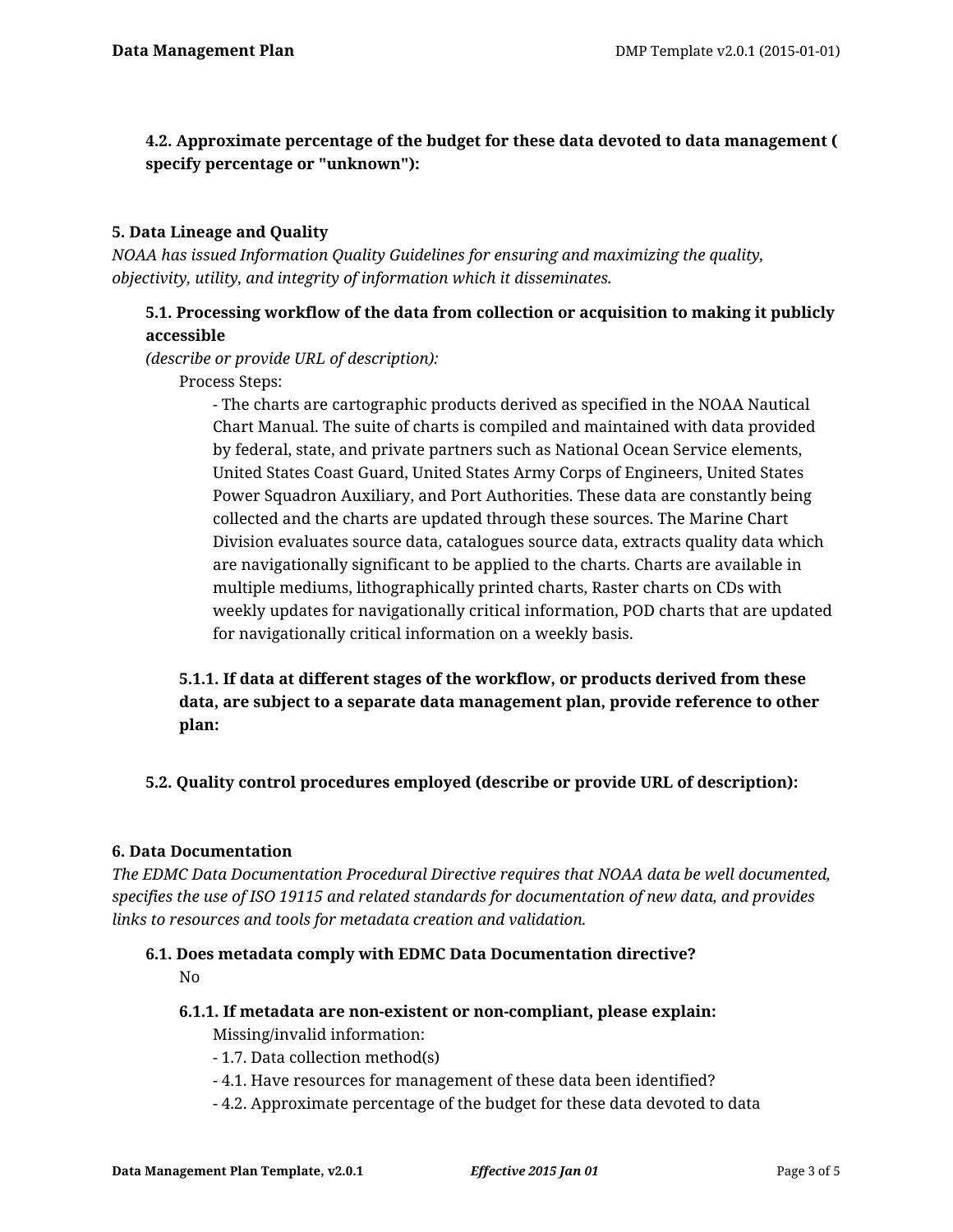management

- 5.2. Quality control procedures employed
- 7.1. Do these data comply with the Data Access directive?
- 7.1.1. If data are not available or has limitations, has a Waiver been filed?
- 7.1.2. If there are limitations to data access, describe how data are protected
- 7.3. Data access methods or services offered
- 7.4. Approximate delay between data collection and dissemination
- 8.1. Actual or planned long-term data archive location

- 8.3. Approximate delay between data collection and submission to an archive facility

- 8.4. How will the data be protected from accidental or malicious modification or deletion prior to receipt by the archive?

**6.2. Name of organization or facility providing metadata hosting:**

NMFS Office of Science and Technology

### **6.2.1. If service is needed for metadata hosting, please indicate:**

# **6.3. URL of metadata folder or data catalog, if known:**

https://www.fisheries.noaa.gov/inport/item/39966

### **6.4. Process for producing and maintaining metadata**

*(describe or provide URL of description):*

Metadata produced and maintained in accordance with the NOAA Data Documentation Procedural Directive: https://nosc.noaa.gov/EDMC/DAARWG/docs/EDMC\_PD-Data\_Documentation\_v1.pdf

### **7. Data Access**

*NAO 212-15 states that access to environmental data may only be restricted when distribution is explicitly limited by law, regulation, policy (such as those applicable to personally identifiable information or protected critical infrastructure information or proprietary trade information) or by security requirements. The EDMC Data Access Procedural Directive contains specific guidance, recommends the use of open-standard, interoperable, non-proprietary web services, provides information about resources and tools to enable data access, and includes a Waiver to be submitted to justify any approach other than full, unrestricted public access.*

### **7.1. Do these data comply with the Data Access directive?**

**7.1.1. If the data are not to be made available to the public at all, or with limitations, has a Waiver (Appendix A of Data Access directive) been filed?**

**7.1.2. If there are limitations to public data access, describe how data are protected from unauthorized access or disclosure:**